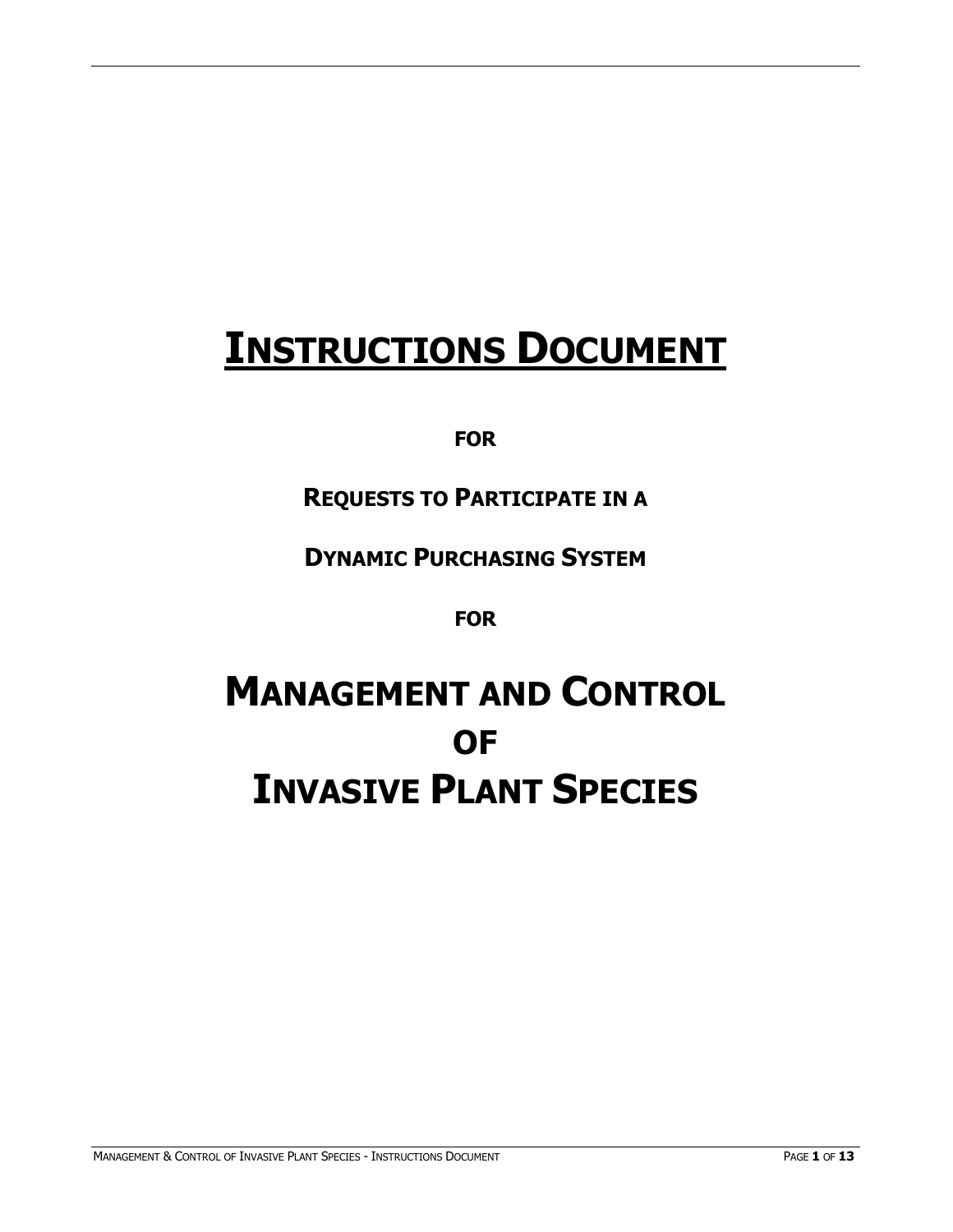## **TABLE OF CONTENTS**

| 1.0 |     |                                                                         |  |  |  |
|-----|-----|-------------------------------------------------------------------------|--|--|--|
|     | 1.1 |                                                                         |  |  |  |
|     | 1.2 |                                                                         |  |  |  |
|     | 1.3 |                                                                         |  |  |  |
| 2.0 |     |                                                                         |  |  |  |
|     | 2.1 |                                                                         |  |  |  |
|     | 2.2 |                                                                         |  |  |  |
| 3.0 |     |                                                                         |  |  |  |
|     | 3.1 |                                                                         |  |  |  |
|     | 3.2 |                                                                         |  |  |  |
|     | 3.3 |                                                                         |  |  |  |
|     | 3.4 |                                                                         |  |  |  |
|     | 3.5 |                                                                         |  |  |  |
|     | 3.6 |                                                                         |  |  |  |
|     | 3.7 |                                                                         |  |  |  |
| 4.0 |     |                                                                         |  |  |  |
|     | 4.1 |                                                                         |  |  |  |
|     | 4.2 |                                                                         |  |  |  |
|     | 4.3 |                                                                         |  |  |  |
|     | 4.4 |                                                                         |  |  |  |
| 5.0 |     |                                                                         |  |  |  |
|     | 5.1 |                                                                         |  |  |  |
|     | 5.2 |                                                                         |  |  |  |
|     | 5.3 |                                                                         |  |  |  |
|     | 5.4 |                                                                         |  |  |  |
|     | 5.5 |                                                                         |  |  |  |
|     | 5.6 |                                                                         |  |  |  |
| 6.0 |     | APPENDIX 1 - PROCESS FLOW FOR APPLICATIONS FOR ADMITTANCE TO THE DPS 13 |  |  |  |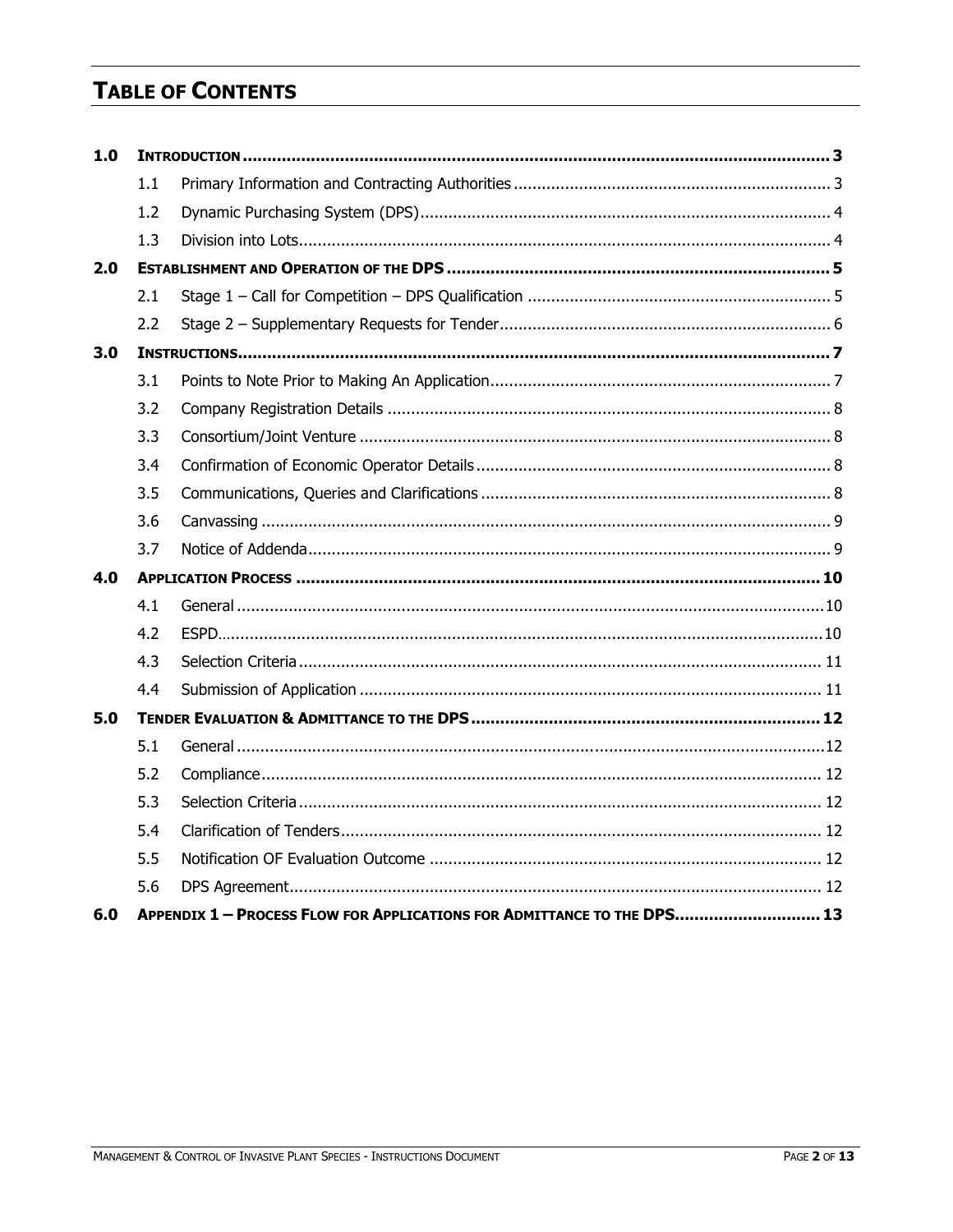## <span id="page-2-0"></span>**1.0 INTRODUCTION**

#### <span id="page-2-1"></span>**1.1 PRIMARY INFORMATION AND CONTRACTING AUTHORITIES**

- 1.1.1 The Local Government Operational Procurement Centre (hereinafter referred to as "the LGOPC")<sup>1</sup>, acting as a central purchasing body<sup>2</sup> under the auspices of Kerry County Council, is co-ordinating the establishment of a Dynamic Purchasing System of Economic Operators<sup>3</sup> for the Management and Control of Invasive Plant Species (hereinafter referred to as "the DPS") on behalf of contracting authorities<sup>4</sup>.
- 1.1.2 The contracting authorities eligible to partake in the DPS (hereinafter referred to as "the Contracting Authorities") include:
	- Ministers of the Government of Ireland; Central Government Departments; offices and noncommercial agencies and organisations which have a formal reporting and legal relationship to Central Government Departments, including all local authorities in Ireland (as defined in the Local Government Act, 2014), (themselves including regional assemblies, local enterprise boards and library bodies), and those approved housing bodies which also constitute "bodies governed by public law" within the meaning of Regulation 2 of the European Union (Award of Public Authority Contracts Regulations, 2016 (S. I. No. 284 of 2016) (hereinafter referred to as "the Regulations"), listed on the Register of Approved Housing Bodies maintained by the Department of Housing, Local Environment and Heritage currently approved under section 6 of the Housing Act, 1992;
	- Contracting authorities in the Irish health sector including but not limited to the Health Service Executive (HSE); the Health Information and Quality Authority (HIQA) and HSE funded Agencies delivering health & personal social services funded by more than 50% from Exchequer funds;
	- Contracting authorities which are Third Level Educational Institutions (including universities, institutes of technology and members of the Education Procurement Service);
	- Contracting authorities which are Education and Training Boards (ETBs) and ETB schools, and primary, post-primary, special and secondary schools as well as ETBs acting on behalf of schools;
	- An Garda Síochána (Police);
	- The Irish Prison Service;
	- The Irish Defence Forces;
	- The Housing Agency;
	- Such other contracting authorities as may be notified to Economic Operators from time to time.
- 1.1.3 Economic Operators admitted to the DPS will be invited to participate in Supplementary Requests for Tender<sup>5</sup> (hereinafter referred to as "Supplementary Request(s) for Tender") issued by the Contracting Authorities through [www.supplygov.ie](http://www.supplygov.ie/)<sup>6</sup> (hereinafter referred to as "Supplygov") for the management

<sup>&</sup>lt;sup>1</sup> The LGOPC is responsible for the development and implementation of central purchasing mechanisms for the Category Councils of Plant Hire and Minor Building Works & Civils as established by the Office of Government Procurement.

 $2$  Central Purchasing Body means a central purchasing body as defined by Regulation 2(1) of the European Union (Award of Public Authority Contracts) Regulations, 2016 (S. I. No. 284 of 2016) (hereinafter referred to as "the Regulations").

 $3$  Economic Operator means an economic operator as defined by Regulation  $2(1)$  of the Regulations.

<sup>4</sup> Contracting authorities means a contracting authority as defined by Regulation 2(1) of the Regulations.

<sup>5</sup> Supplementary Request for Tender means a request for tender issued by the Contracting Authorities to the Economic Operators admitted to the DPS vi[a www.supplygov.ie](http://www.supplygov.ie/) for a Supplementary Request for Tender Contract (hereinafter referred to as an "sRFT Contract"). <sup>6</sup>[www.supplygov.i](http://www.supplygov/)e is a procurement platform operated by the LGOPC facilitating Local Authorities and other state agencies in the public procurement of goods, works and services from economic operators.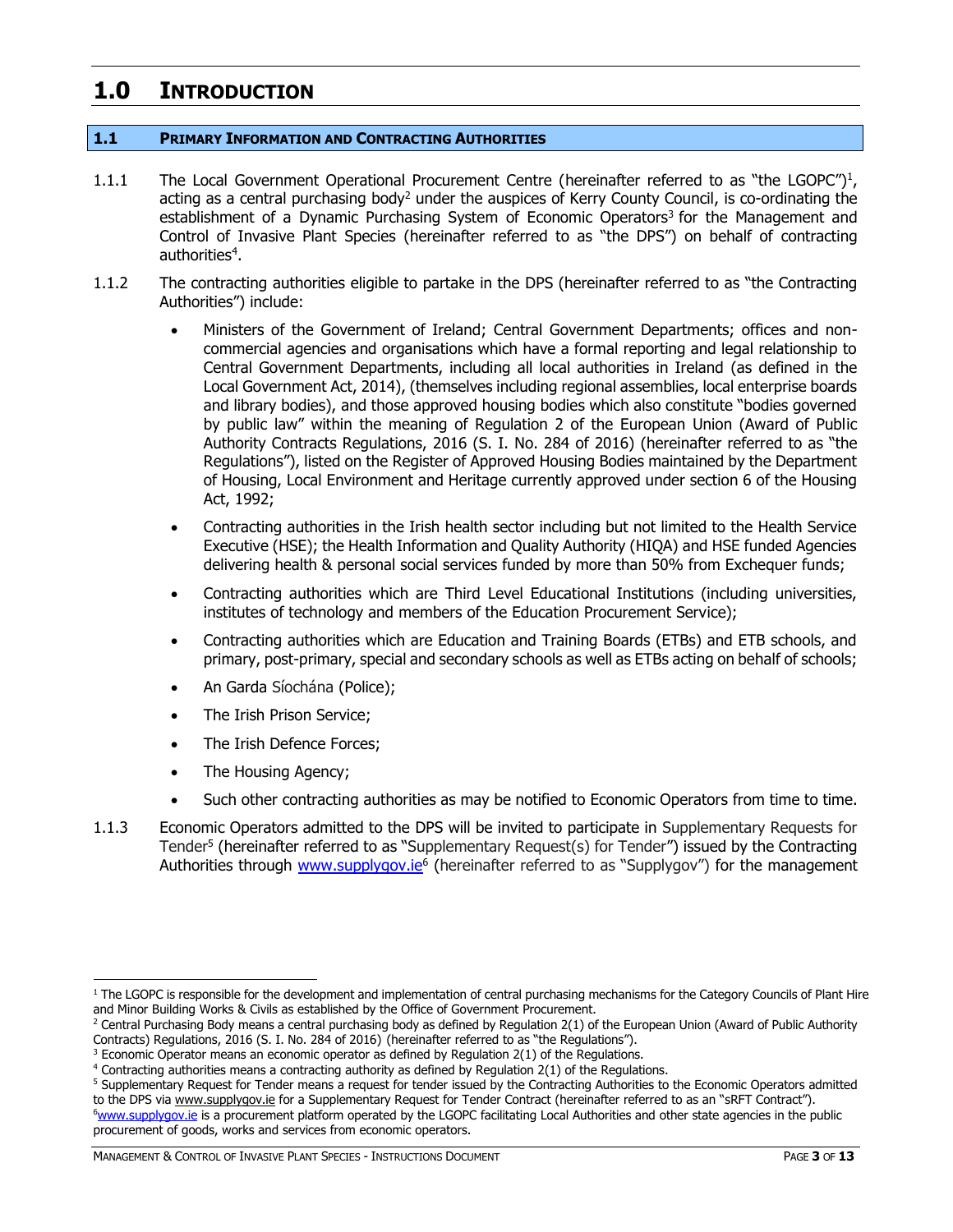and control of invasive plant species (hereinafter collectively referred to as "services/works") during the Period of Validity<sup>7</sup> of the DPS.

- 1.1.4 It is anticipated that the DPS will commence in Quarter 2, 2021.
- 1.1.5 The Period of Validity will be five years. The LGOPC may, subject to compliance with the Regulations, amend the Period of Validity.
- 1.1.6 The total value of contracts to be awarded under the DPS (hereinafter referred to as "sRFT Contract(s) $\gamma$ <sup>8</sup> is estimated to exceed the threshold whereby Directive 2014/24 EU and the Regulations apply to this call for competition.

#### <span id="page-3-0"></span>**1.2 DYNAMIC PURCHASING SYSTEM (DPS)**

- 1.2.1 A Dynamic Purchasing System is a two-stage electronic process that Contracting Authorities use to streamline the procurement of commonly available goods, works or services that meet their requirements from all suitably qualified Economic Operators that have been admitted.
- 1.2.2 Following the initial establishment of a Dynamic Purchasing System, the system re-opens to receive requests to participate from new and previously unsuccessful Economic Operators.
- 1.2.3 The initial phase of a Dynamic Purchasing System covers the assessment of exclusion grounds and selection criteria only and all Economic Operators that pass this assessment shall be admitted (there is no limit to the number of Economic Operators that may be admitted to a Dynamic Purchasing System). Individual contracts are subsequently awarded, following further competition, at the second stage of the procurement process.

#### <span id="page-3-1"></span>**1.3 DIVISION INTO LOTS**

1.3.1 The DPS will be divided into the following lots:

| <b>LOT REFERENCE</b> | <b>DESCRIPTION</b>                                                                                                                    |  |  |
|----------------------|---------------------------------------------------------------------------------------------------------------------------------------|--|--|
| Lot 1                | Professional Services relating to the Management and Control of Invasive Plant<br><b>Species</b>                                      |  |  |
| Lot 2                | Works relating to the Treatment, Management and Control of Invasive Plant<br>Species (including Professional Services where required) |  |  |

- 1.3.2 The General Specification included in the DPS Agreement provides more details on the scope of the Lots.
- 1.3.3 Economic Operators wishing to participate in the lots above must apply for each lot separately.
- 1.3.4 Economic Operators admitted to the DPS for a particular lot may apply to participate in an additional lot at any time.
- 1.3.5 The addition of a new lot to the DPS will require Economic Operators and any existing Economic Operators admitted to the DPS to make a new application for that lot.

<sup>&</sup>lt;sup>7</sup> Period of Validity means the duration ('lifetime') of the DPS. The Period of Validity will commence on the day the DPS is established - being the first date on which the Contracting Authorities may issue Supplementary Requests for Tender. **Important Note: This is identified as the "DPS Tender Start Time" on [www.etenders.gov.ie](http://www.etenders.gov.ie/) (hereinafter referred to as "eTenders").**

<sup>&</sup>lt;sup>8</sup> SRFT Contract means a contract for the purchase and sale of services/works entered between an economic operator and a Contracting Authority following a Supplementary Request for Tender.

MANAGEMENT & CONTROL OF INVASIVE PLANT SPECIES - INSTRUCTIONS DOCUMENT PAGE **4** OF **13**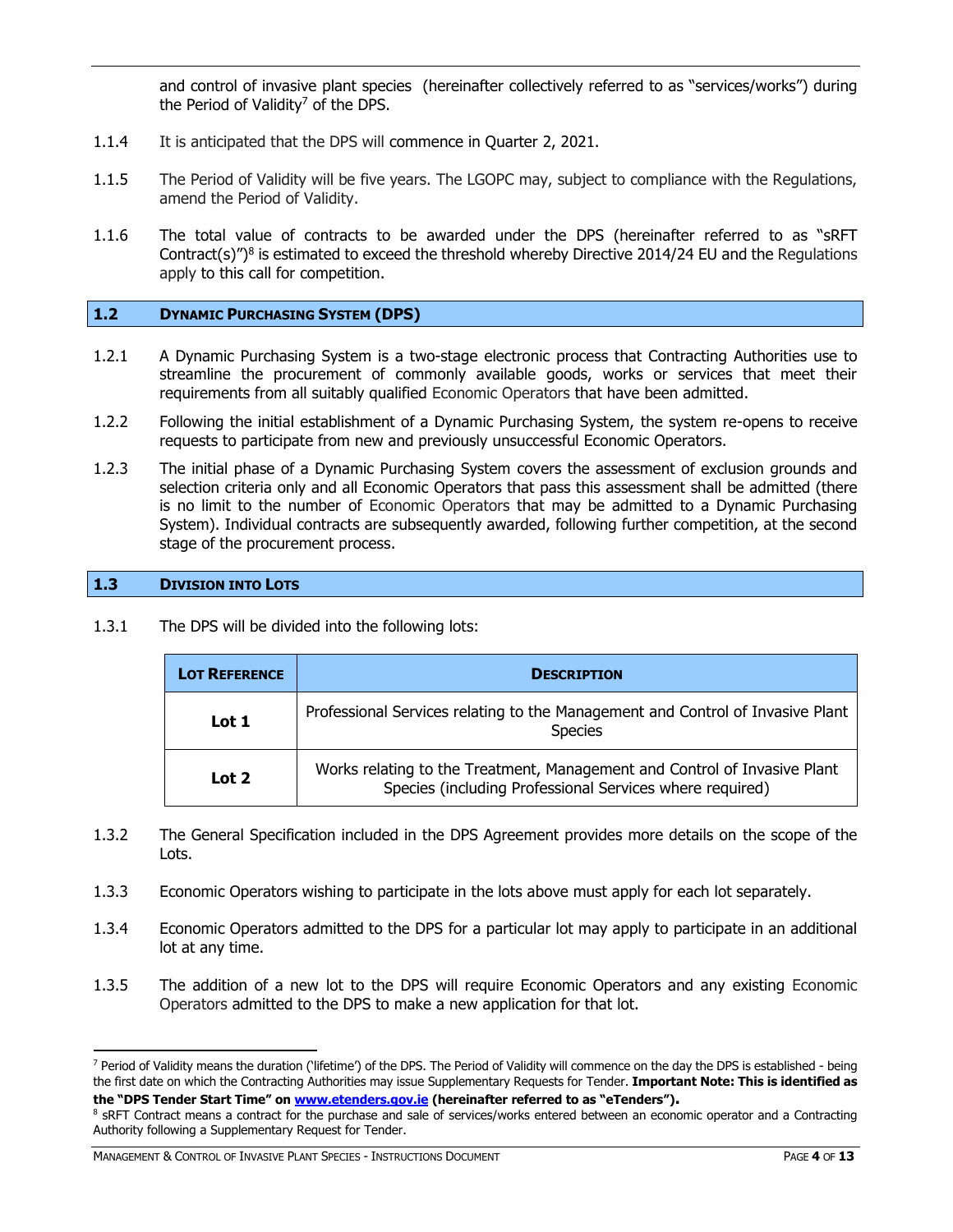### <span id="page-4-0"></span>**2.0 ESTABLISHMENT AND OPERATION OF THE DPS**

#### <span id="page-4-1"></span>**2.1 STAGE 1 – CALL FOR COMPETITION – DPS QUALIFICATION**

#### **This stage is hosted on [www.etenders.gov.ie](http://www.etenders.gov.ie/)**<sup>9</sup> **(hereinafter referred to as "eTenders").**

- 2.1.1 Stage 1 is the call for competition issued by the LGOPC seeking requests to participate (hereinafter referred to as "application(s)") in the DPS. In stage 1, the LGOPC assesses the Economic Operator against the exclusion grounds and selection criteria only. All Economic Operators that pass this assessment are admitted to the DPS as there is no limit to the number of Economic Operators that may be admitted.
- 2.1.2 Instructions on how to complete an application are outlined in **Section 4: Application Process** of this document.
- 2.1.3 Applications will be assessed in accordance with **Section 5: Tender Evaluation and Admittance to the DPS.**

#### **Initial Application Period and Establishment of the DPS**

- 2.1.4 The Initial Application Period deadline for submission of applications for the initial establishment of the DPS is indicated on eTenders. An Economic Operator may submit an application for the initial establishment of the DPS any time prior to this date.
- 2.1.5 Once the Initial Application Period has passed, the LGOPC shall assess all applications which were received prior to the end of the Initial Application Period. On completion of this assessment, the LGOPC shall notify all Economic Operators of the outcome of their application.
- 2.1.6 A minimum standstill period of 14 days shall apply following notifications to all Economic Operators that submitted applications during the Initial Application Period.
- 2.1.7 Following the standstill period, the LGOPC shall:
	- a) invite the successful Economic Operators to execute the DPS Agreement on Supplygov; and
	- b) formally establish the DPS.
- 2.1.8 The DPS will then become operative and open to the Contracting Authorities to issue Supplementary Requests for Tender and award sRFT Contracts (this is the DPS Tender Start Time and the date of the commencement of the Period of Validity).
- 2.1.9 Contracting Authorities may not issue Supplementary Requests for Tender or award sRFT Contracts prior to the DPS Tender Start Time.

#### **New Applications After the Expiry of the Initial Application Period**

2.1.10 An applicant that submits an application after the end of the Initial Application Period shall not be notfied of the result of the application until after the DPS Tender Start Time.

<sup>&</sup>lt;sup>9</sup> eTenders is a procurement platform administered by the Office of Government Procurement facilitating local authorities and other state agencies in the public procurement of goods, works and services.

MANAGEMENT & CONTROL OF INVASIVE PLANT SPECIES - INSTRUCTIONS DOCUMENT **FOLLOW CONTROL** PAGE 5 OF 13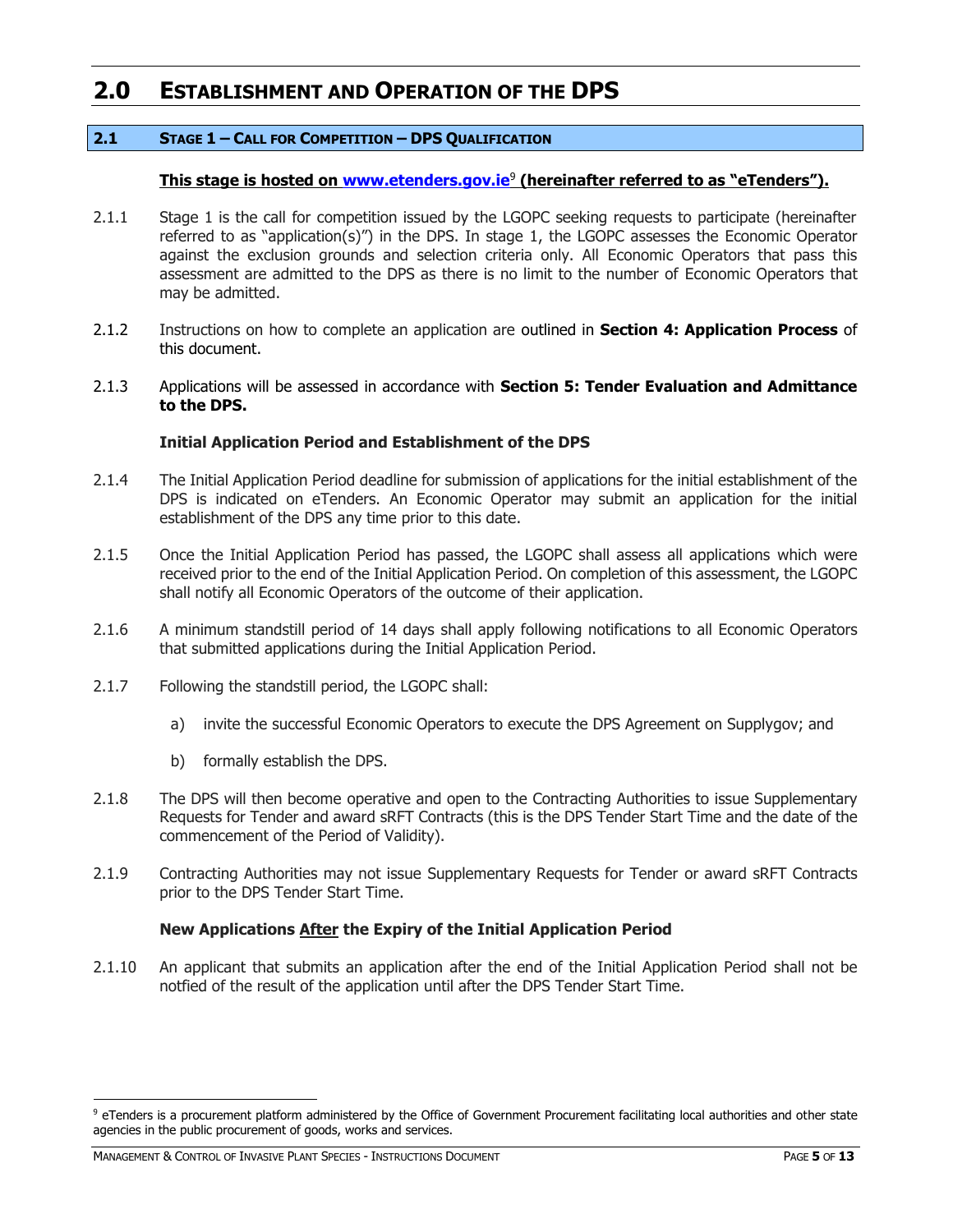- 2.1.11 Subject to section 2.1.12 herein, the DPS will remain open to receive applications from new and previously unsuccessful Economic Operators throughout the Period of Validity. These applications must be submitted through eTenders.
- 2.1.12 The LGOPC may temporarily suspend the receipt and acceptance of applications to the DPS for operational and logistical reasons during the Period of Validity. During such periods, the LGOPC will not be in a position to receive or accept applications from Economic Operators. In circumstances where the receipt or acceptance of applications is being temporarily suspended, the LGOPC shall: (a) advise Economic Operators in advance of the dates when applications are temporarily suspended and cannot be accepted; (b) minimise such temporary suspensions for as short a period as possible; and (c) advise Economic Operators when the suspension will come to an end and when applications can be received and accepted again.
- 2.1.13 An application submitted after the DPS Tender Start Time, other than during a period of suspension as identified in accordance with section 2.1.12, will be assessed and receive notification of the outcome within 10 working days following receipt of same $^{10}$ .
- 2.1.14 No standstill period applies to applications received after the DPS Tender Start Time.
- 2.1.15 The LGOPC shall invite all successful Economic Operators to execute the DPS Agreement on Supplygov.

#### <span id="page-5-0"></span>**2.2 STAGE 2 – SUPPLEMENTARY REQUESTS FOR TENDER**

#### **This stage is hosted on [www.supplygov.ie](http://www.supplygov.ie/) (hereinafter referred to as "Supplygov").**

2.2.1 Stage 2 involves the Contracting Authorities inviting the Economic Operators admitted to the DPS to tender for specific sRFT Contracts. Contracting Authorities shall invite, per Lot, all Economic Operators admitted to the DPS that have indicated an interest in tendering for those region(s) selected as part of their application. A table illustrating the establishment and operation of the DPS is contained within Appendix 1 attached hereto.

 $10$  This time limit may be extended to 15 working days in individual cases in accordance with the provisions of Regulation 34 (16).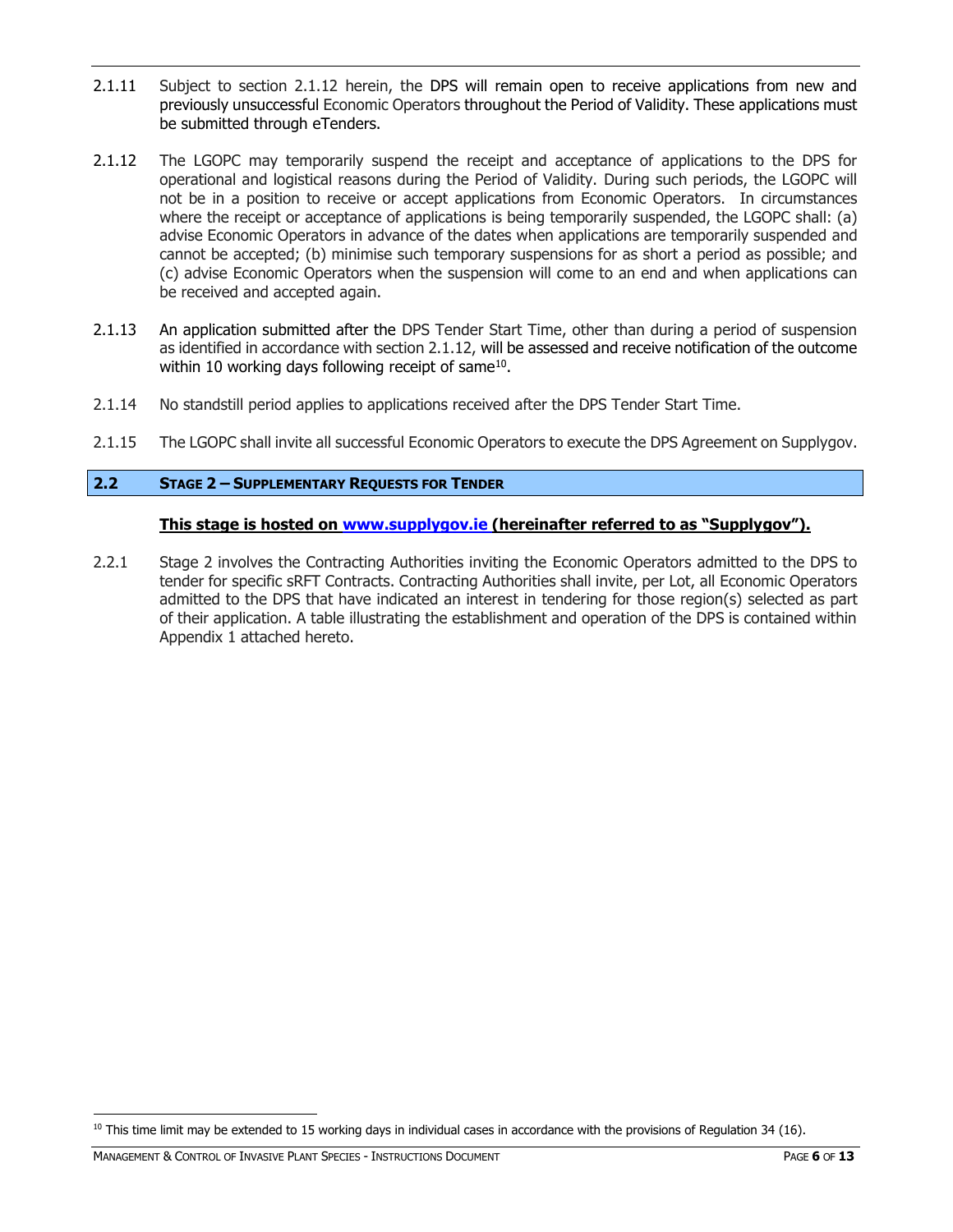## <span id="page-6-0"></span>**3.0 INSTRUCTIONS**

#### <span id="page-6-1"></span>**3.1 POINTS TO NOTE PRIOR TO MAKING AN APPLICATION**

- 3.1.1 All documentation, information and communications relating to the DPS, including the Tender Documents<sup>11</sup>, are published on eTenders under the Contract Notice, which supersede and replace all previous documentation, communications and correspondence issued by the LGOPC and/or the Contracting Authorities in relation to same.
- 3.1.2 If an Economic Operator becomes aware of any ambiguity, discrepancy, error or omission in the Tender Documents or in the online application process, it shall immediately notify the LGOPC through the eTenders messaging system.
- 3.1.3 The LGOPC gives no assurances as to the level of expenditure by the Contracting Authorities through the DPS and the admittance of an Economic Operator to the DPS does not constitute a commitment from the Contracting Authorities to enter into sRFT Contracts with the Economic Operator. Any costs incurred by the Economic Operator, howsoever arising, in making an application shall be the Economic Operator's own liability.
- 3.1.4 The Tender Documents, in whole or in part, may not be reproduced, stored, transmitted or used for purposes other than this tender competition without the prior written permission of the LGOPC.
- 3.1.5 The LGOPC, acting in its sole discretion, may, by giving written notice, cancel this tender competition at any stage prior to the formal establishment of the DPS (or at any time during the Period of Validity) without recompense to the Economic Operator.
- 3.1.6 It shall be the responsibility of the Economic Operator to fulfil the obligations under the DPS Agreement and any sRFT Contract, notwithstanding any changes in circulars, law, regulations, taxation or duties or other restrictions that might arise following the withdrawal of the United Kingdom from membership of the European Union.
- 3.1.7 Economic Operators can make only one application per lot (per Economic Operator) in response to this tender competition.
- 3.1.8 Economic Operators not currently registered on eTenders must register as a "Supplier" on eTenders in order to make an application.
- 3.1.9 Economic Operators must:
	- fully comply with this Instructions Document and a failure to do so may result in the application being deemed non-compliant. An Economic Operator that makes an application that is deemed non-compliant shall not be admitted to the DPS;
	- read the Tender Documents carefully and ensure that they fully understand the requirements of this tender competition and the terms of the DPS Agreement prior to applying;
	- take into account: (a) upload speeds may vary and; (b) there is a maximum upload limit of 2.14GB per file (documents larger than this should be divided into smaller files prior to upload);
	- ensure electronic documents are not corrupt.
- 3.1.10 The LGOPC will not issue hard copy correspondence relating to any aspect of this tender competition.
- 3.1.11 All correspondence will be issued via eTenders only and it is the responsibility of the Economic Operator to ensure that its correct email address for the receipt of electronic correspondence is recorded on its eTenders account.

<sup>&</sup>lt;sup>11</sup> Tender Documents mean the Instructions Document, the Agreement, the ESPD, the Selection Criteria for each Lot, associated Contract(s) and Forms to be completed.

MANAGEMENT & CONTROL OF INVASIVE PLANT SPECIES - INSTRUCTIONS DOCUMENT PAGE **7** OF **13**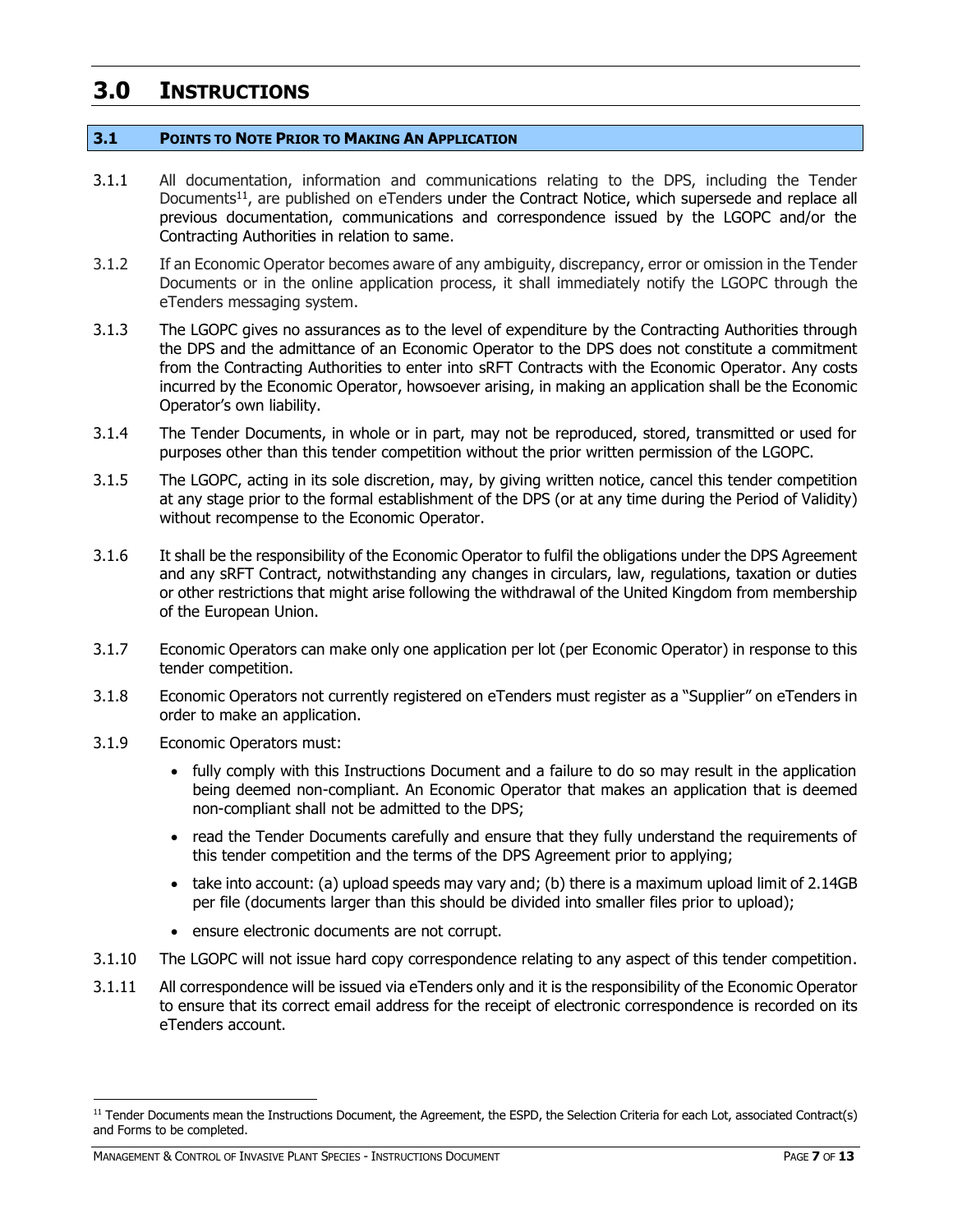- 3.1.12 If links are not working in any electronic correspondence (due to internal firewalls or IT security), log in directly via the eTenders portal to view.
- 3.1.13 All Economic Operators should include [noreply@eu-supply.com](mailto:noreply@eu-supply.com) in their spam filters (if they use a filtering tool) in order to receive notifications.
- 3.1.14 Should an Economic Operator experience any technical difficulty with any aspect of its application on eTenders, please contact the eTenders Support Desk on 353 (0) 21 243 92 77 or via etenders@eusupply.com.

#### <span id="page-7-0"></span>**3.2 COMPANY REGISTRATION DETAILS**

- 3.2.1 Where an Economic Operator is registered with the Companies Registration Office (hereinafter referred to as the "CRO") it must ensure that:
	- the registered company name and address as recorded in the CRO are used in all relevant parts of the application.
- 3.2.2 Where an Economic Operator is not registered with the CRO it must ensure that:
	- the Economic Operator's name and address as registered with its VAT/Tax Registration Number is used in all relevant parts of the application.

#### <span id="page-7-1"></span>**3.3 CONSORTIUM/JOINT VENTURE**

- 3.3.1 An Economic Operator comprising of a consortium or joint venture (hereinafter collectively referred to as the "Consortium") will not be required to convert into a specific legal entity to submit an application but may be required to do so prior to admittance to the DPS. In this respect the LGOPC may, at its discretion, enter into the DPS Agreement with:
	- one member who will carry overall responsibility for the performance of an sRFT Contract;
	- each member of the Consortium on a joint and several liability basis;
	- one member of the Consortium with the other members being subcontractors; or
	- at its discretion, the LGOPC may require the Consortium to enter into any other contracting arrangement.

#### <span id="page-7-2"></span>**3.4 CONFIRMATION OF ECONOMIC OPERATOR DETAILS**

- $3.4.1$ The LGOPC may examine and verify the Economic Operator's details as submitted including, but not limited to, the following:
	- Nature of the Economic Operator;
	- Name of the Economic Operator;
	- Address of the Economic Operator;
	- VAT/Tax Registration Number of the Economic Operator (if applicable);
	- Company Registration Number of the Economic Operator (if applicable);
- 3.4.2 Where, in the course of such examination, the LGOPC determines that an Economic Operator has provided details that contain discrepancies, it may at its discretion contact the Economic Operator requesting that the Economic Operator provide or confirm the correct details.

#### <span id="page-7-3"></span>**3.5 COMMUNICATIONS, QUERIES AND CLARIFICATIONS**

3.5.1 All queries from Economic Operators in relation to this tender competition may only be submitted online through the messaging function on eTenders.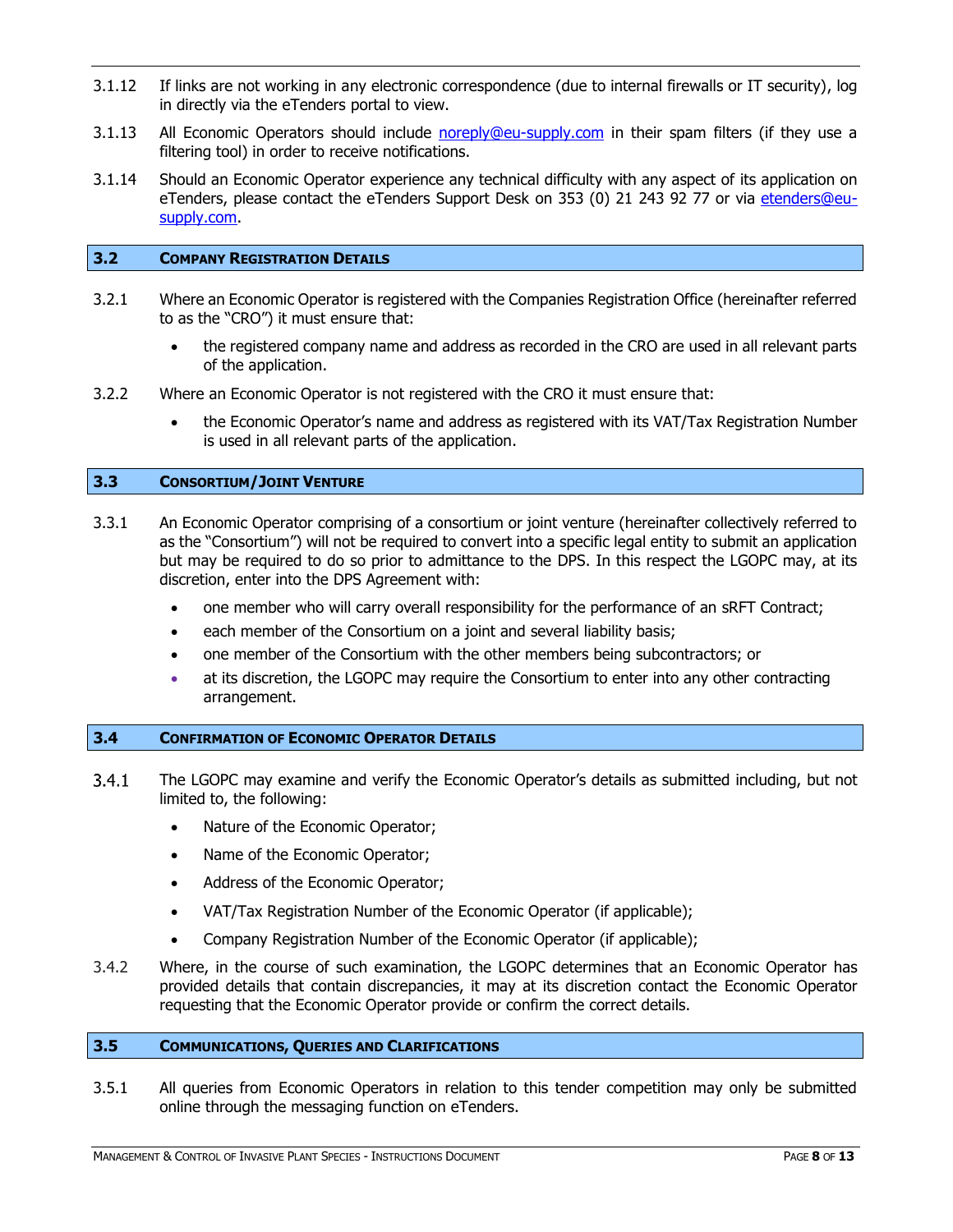- 3.5.2 The LGOPC will endeavor to respond to all reasonable queries validly received without delay. However, the LGOPC is not obliged, nor does it undertake, to respond to all queries received and queries seeking interpretation of this Instructions Document may not result in a response.
- 3.5.3 Any queries, along with the LGOPC's response to same, will, where appropriate, be communicated to all those expressing an interest in this tender competition without disclosing the name of the Economic Operator who initiated the query.
- 3.5.4 If an Economic Operator believes a query and/or its response relates to a confidential or commercially sensitive aspect of its application, it must mark the query as "Confidential" and state the reason(s) why it believes it to be confidential or commercially sensitive. The LGOPC shall have regard to such statement but shall not be bound by same. If the LGOPC, in its absolute discretion, is satisfied that the query and/or its response should be properly regarded as being confidential or commercially sensitive, the nature of the query and its response shall be kept confidential subject to the LGOPC's and/or the Economic Operators obligations under public procurement and freedom of information legislation.

#### <span id="page-8-0"></span>**3.6 CANVASSING**

- 3.6.1 Canvassing or any effort by an Economic Operator to influence any staff or agents of the LGOPC in relation to any aspect of this tender competition, may result in the Economic Operator's disqualification.
- 3.6.2 Where an Economic Operator has an existing relationship with the LGOPC (or its staff or agents), any discussions, correspondence or other influences on this tender competition may be treated as canvassing.
- 3.6.3 In accordance with Section 38 of the Ethics in Public Office Act, 1995, any money, gift or other consideration from an Economic Operator holding, or seeking to obtain, admittance to the DPS will be deemed to have been paid or given corruptly unless the contrary is proved.

#### <span id="page-8-1"></span>**3.7 NOTICE OF ADDENDA**

3.7.1 The LGOPC reserves the right, where necessary for the efficient and compliant operation of the DPS, to update or alter this Instructions Document, other Tender Documents and/or any information and documents pertaining to the DPS by written notice via eTenders and any such notification will automatically become part of the Tender Documents.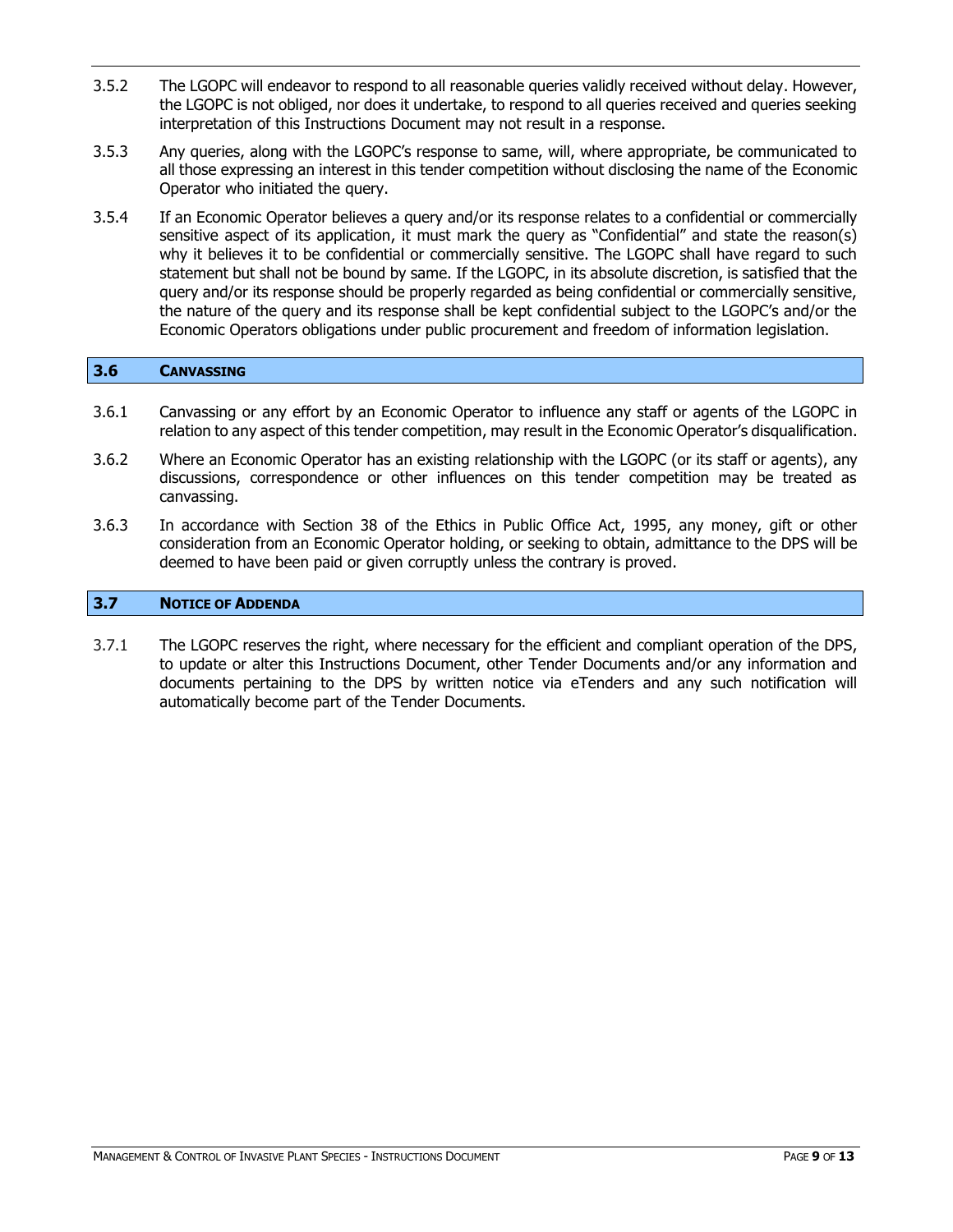## <span id="page-9-0"></span>**4.0 APPLICATION PROCESS**

#### <span id="page-9-1"></span>**4.1 GENERAL**

- 4.1.1 All applications must be made via eTenders.
- 4.1.2 Economic Operators must fully complete and submit the following in order to make a compliant application:
	- an online European Single Procurement Document (hereinafter referred to as the "ESPD") (Economic Operators applying for more than one lot are required to complete **one** ESPD only);
	- Selection Criteria (qualification questions) for **each lot** they intend to apply for.
- 4.1.3 Economic Operators do not need to complete the entire application process at one time. The application can be saved at any time prior to submission. A User Guide is available on eTenders.

#### <span id="page-9-2"></span>**4.2 ESPD**

- 4.2.1 The ESPD is a self-declaration of the Economic Operator's financial status, abilities and suitability for a public procurement procedure and is used as preliminary evidence of fulfilment of the conditions required in public procurement procedures across the European Union.
- 4.2.2 Economic Operators can access the ESPD by clicking on "*Manage ESPD Responses*" in the ESPD section on eTenders and selecting 'Create'.
- 4.2.3 **Part I** of the ESPD relates to information concerning the Contracting Authority and the procurement procedure and does not require any input on the part of the Economic Operator.
- 4.2.4 **Part II** of the ESPD relates to information concerning the Economic Operator and requires input on the part of the Economic Operator and includes the following:

#### **Section A:**

- This section has been pre-populated with the details entered by the Economic Operator when creating its profile on eTenders and it includes questions to be answered. The Economic Operator must:
	- a) ensure that the pre-populated details regarding the Economic Operator are correct

#### **Or**

b) if necessary, amend the pre-populated details regarding the Economic Operator in order to correct them.

#### **Section B:**

- The Economic Operator must enter details regarding the representative(s) of the Economic Operator i.e. the person(s) empowered to represent the Economic Operator for the purpose of this tender competition.
- Applications shall be made under the Economic Operators account on eTenders. Section B facilitates the identification of a representative empowered to complete this process on behalf of the Economic Operator.

#### **Section C:**

If applicable, the Economic Operator must enter details regarding other entities that the Economic Operator relies on to meet the selection criteria (and rules (if any) under Part V) of this tender competition.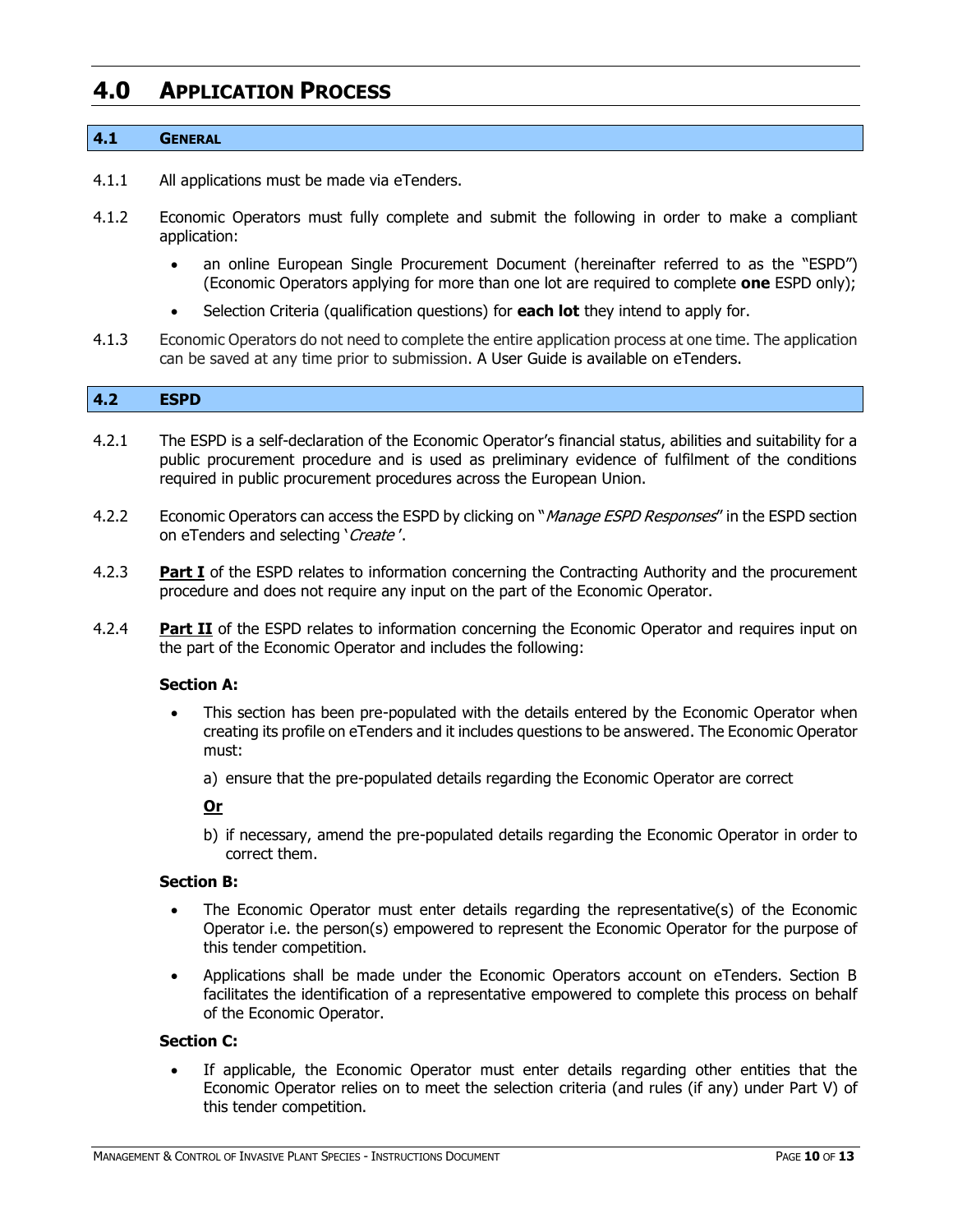#### **Section D:**

- This Section of the ESPD does not require any input on the part of the Economic Operator for this tender competition.
- 4.2.5 **Part III** of the ESPD relates to exclusionary grounds and requires input on the part of the Economic Operator as follows:
	- Part 3.A: The Economic Operator must answer all queries on these exclusionary grounds.
	- Part 3.B: The Economic Operator must answer all queries on these exclusionary grounds.
	- Part 3.C: The Economic Operator must answer all queries on these exclusionary grounds.
- 4.2.6 **Part IV** of the ESPD: The Economic Operator must complete this declaration.

**Important Note:** In order to comply with the selection criteria for this tender competition the Economic Operator must separately fully complete all qualification questions as part of the Selection Criteria **for each lot** they intend to apply for. (A Note to this effect has been inserted by the LGOPC in Part IV of the online ESPD).

- 4.2.7 **Part V** of the ESPD does not require any input on the part of the Economic Operator for this tender competition.
- 4.2.8 **Part VI** of the ESPD allows the Economic Operator to review its responses before selecting the date and location prior to submission of the ESPD.
- 4.2.9 The Economic Operator must select the '**Finalize** ' button in the bottom right hand corner of the screen in order to submit the ESPD.

#### <span id="page-10-0"></span>**4.3 SELECTION CRITERIA**

4.3.1 An application that includes an answer and/or response to a minimum selection ("pass/fail") criteria question and/or declaration as part of the Selection Criteria, which denotes that the Economic Operator fails to meet the minimum selection criteria for admittance to the DPS shall be deemed to be a compliant submission but shall be adjudged to fail to meet the minimum suitability criteria necessary for admittance to the DPS.

#### **Lot 1: Professional Services relating to the Management & Control of Invasive Plant Species**

- 4.3.2 Economic Operators must fully complete all qualification questions in Lot 1.
- 4.3.3 Economic Operators can access the qualification questions by clicking on the 'Answer questions' button for Lot 1 in the 'My Response' page on eTenders.

#### **Lot 2: Works relating to the Treatment, Management and Control of Invasive Plant Species (including Professional Services where required)**

- 4.3.4 Economic Operators must fully complete all qualification questions in Lot 2.
- 4.3.5 Economic Operators can access the qualification questions by clicking on the 'Answer questions' button for Lot 2 in the 'My Response' page on eTenders.

#### <span id="page-10-1"></span>**4.4 SUBMISSION OF APPLICATION**

- 4.4.1 Economic Operators must click on the "*Submit response*" tab on eTenders to submit their application.
- 4.4.2 Economic Operators can review the progress of their application via the "My response" tab on [eTenders.](http://www.etenders.gov.ie/)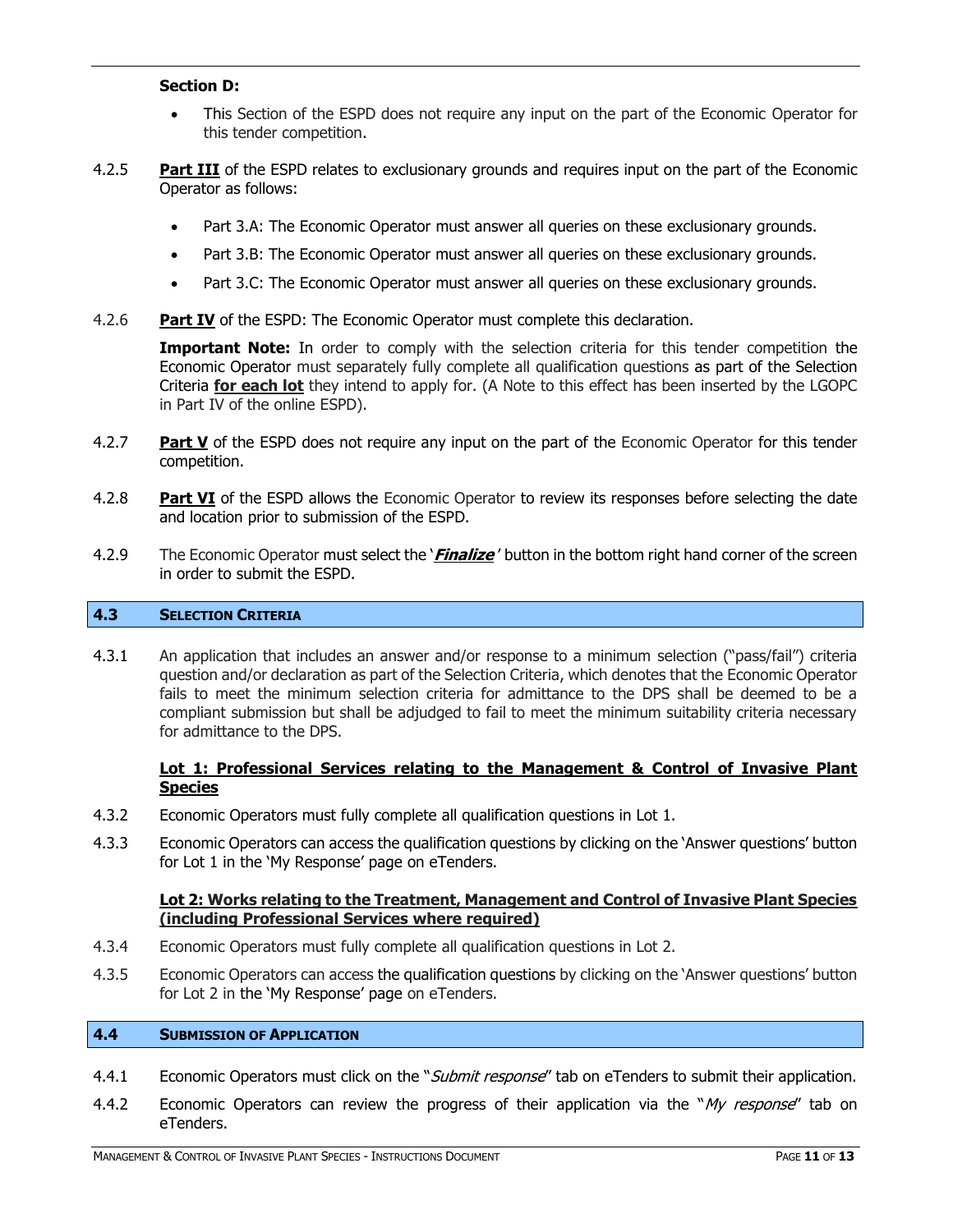### <span id="page-11-0"></span>**5.0 TENDER EVALUATION & ADMITTANCE TO THE DPS**

#### <span id="page-11-1"></span>**5.1 GENERAL**

5.1.1 Applications for admittance to the DPS will be assessed by the LGOPC as follows:

| <b>PROCESS</b>            | <b>ACTION</b>                                                                                   |
|---------------------------|-------------------------------------------------------------------------------------------------|
| <b>Compliance</b>         | Assess completeness of application for compliance with requirements<br>of the Tender Documents. |
| <b>Selection Criteria</b> | Compliant applications will be assessed in accordance with the<br>selection criteria.           |

#### <span id="page-11-2"></span>**5.2 COMPLIANCE**

- 5.2.1 Applications will be assessed to determine whether they include all information and documentation required.
- 5.2.2 Compliant applications will proceed to be assessed in accordance with the selection criteria.

#### <span id="page-11-3"></span>**5.3 SELECTION CRITERIA**

- 5.3.1 Compliant applications will be assessed against the selection criteria for each Lot they apply for.
- 5.3.2 Economic Operators must meet the minimum selection criteria **for each lot they apply for.**

#### <span id="page-11-4"></span>**5.4 CLARIFICATION OF TENDERS**

- 5.4.1 During the assessment of an application, the LGOPC may seek clarifications or further information (or take such other legally permissible actions) from Economic Operators via eTenders.
- 5.4.2 The Economic Operator's response to a request for clarification or further information shall be submitted via eTenders no later than the date specified by the LGOPC. Any response provided by an Economic Operator may not constitute a material alteration of the application initially submitted.

#### <span id="page-11-5"></span>**5.5 NOTIFICATION OF EVALUATION OUTCOME**

- 5.5.1 Following assessment of an application, Economic Operators will be informed of the outcome via eTenders.
- 5.5.2 Notification of a successful application by the LGOPC to the Economic Operator shall not, in and of itself, give rise to any enforceable rights by the Economic Operator.

#### <span id="page-11-6"></span>**5.6 DPS AGREEMENT**

5.6.1 When an Economic Operator has submitted a successful application, it will be invited to formally enter on to the DPS by accepting the terms of the DPS Agreement electronically through Supplygov.